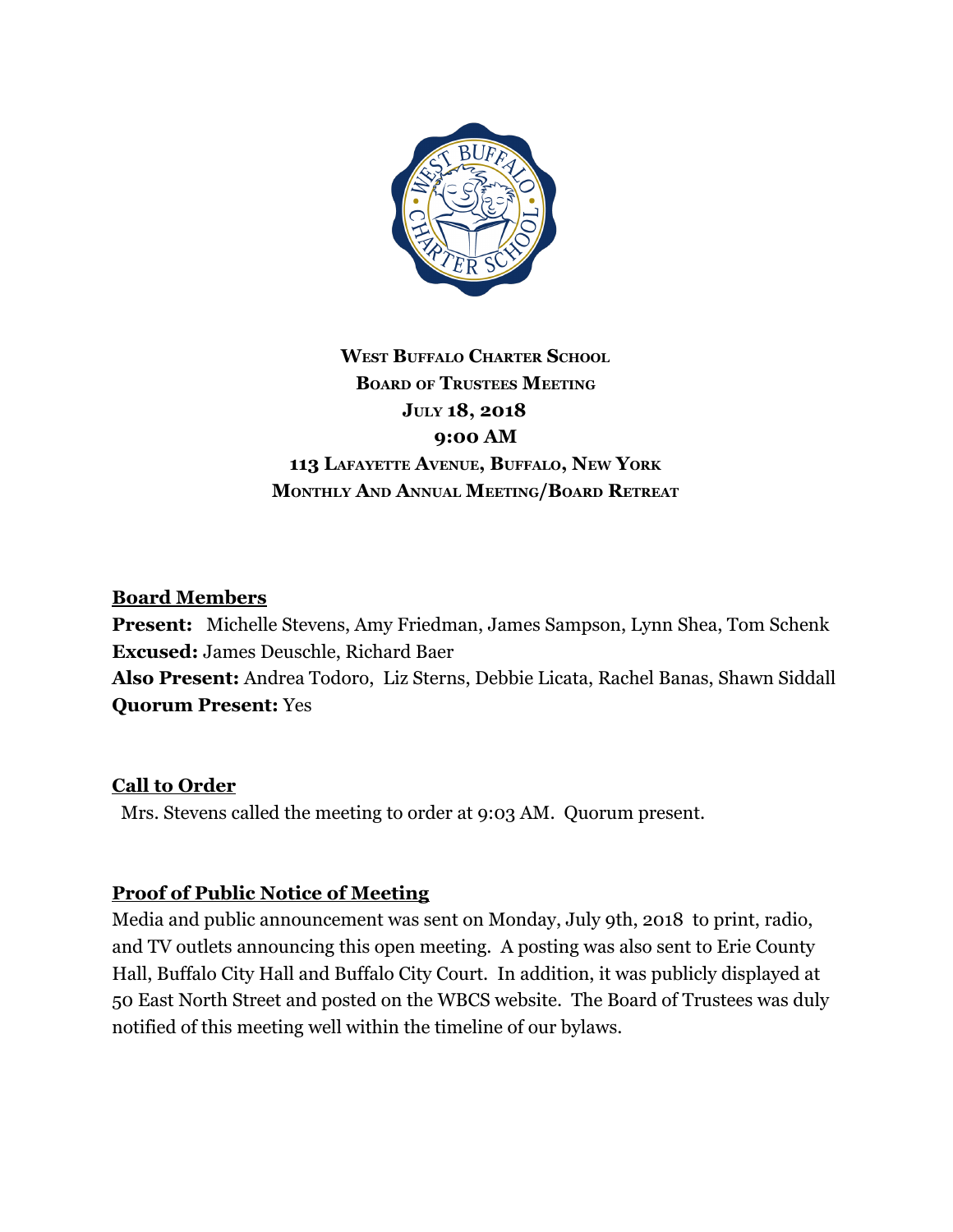### **Annual Meeting**

## **Upon motion duly made by Mrs. Friedman and seconded by Dr. Schenk, the slate of officers was presented for a vote by the board. All in favor. Non-opposed.**

• The BoT nominated from the floor the following candidates for office: President: Mrs. Michelle Stevens Vice President: Mr. James Sampson Secretary: Mrs. Lynn Shea Treasurer: Mr. James Deuschle

## **Upon motion duly made by Mrs. Stevens and seconded by Mr. Sampson, the candidates for BoT office were accepted as presented. All in favor. Non-opposed.**

● A vote was taken to add board candidate, Mrs. Debbie Licata to the BoT.

## **Upon motion duly made by Mrs. Stevens and seconded by Mrs. Shea, Mrs. Debbie Licata was approved as a new trustee to the WBCS BoT. All in favor. Non-opposed.**

● A vote was taken to retain Mr. Deuschle for another three year term that would expire in 2021.

## **Upon motion duly made by Mr. Sampson and seconded by Mrs. Friedman, Mr. Deuschle was approved to extend his 3 year term to 2021. All in favor, non-opposed.**

**Upon motion duly made by Mr. Sampson and seconded by Mrs. Friedman, the annual meeting was completed and the monthly meeting was begun at 9:15AM. All in favor. Non-opposed.**

#### **Monthly Meeting**

• The June 25th, 2018 meeting minutes were presented for approval.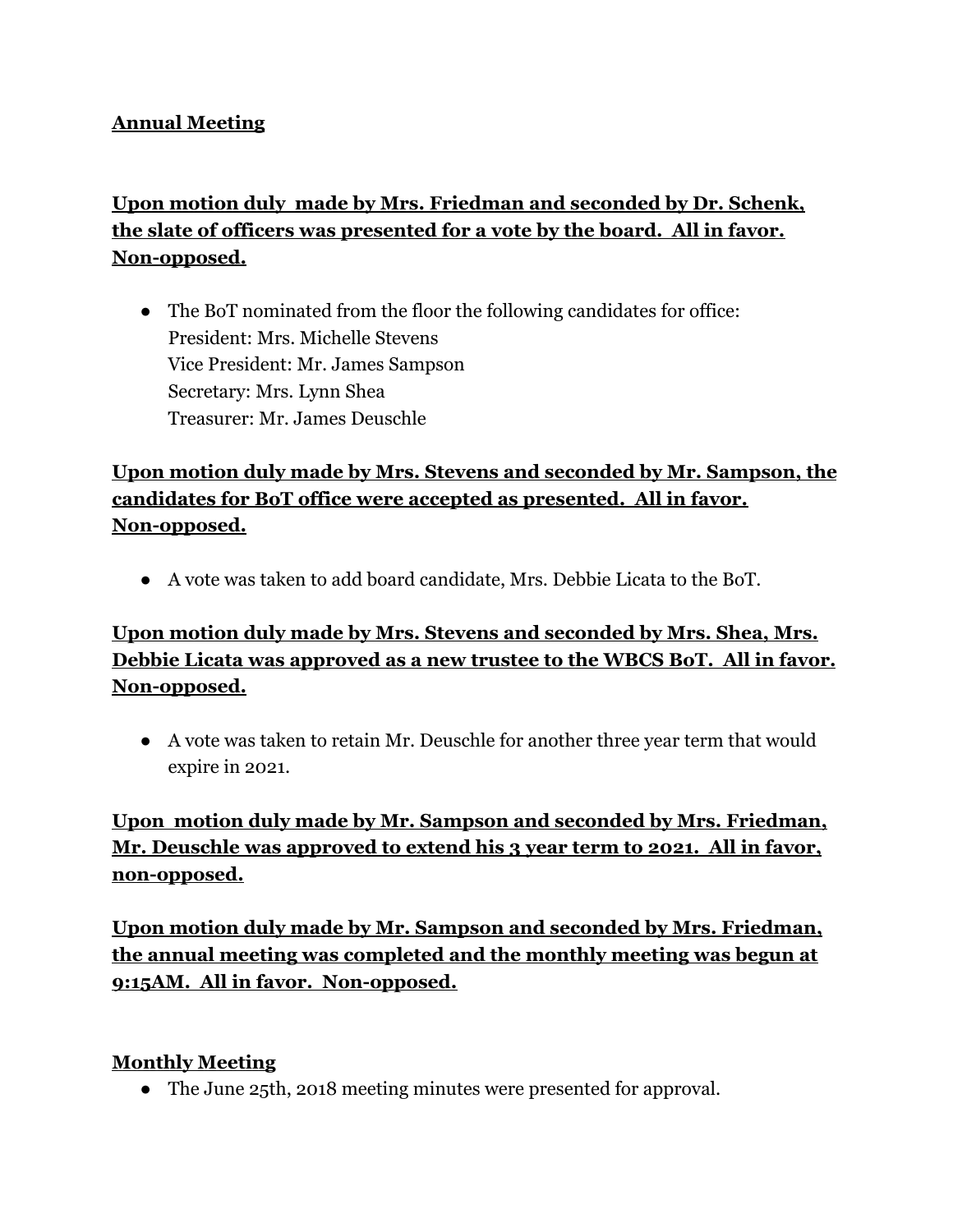- **Upon motion duly made by Mr. Schenk and seconded by Mrs. Shea, the June 25th, 2018 minutes were approved as presented. All in favor. Non-opposed.**
- Dr. Robert Gamble resigned from the BoT effective as of July 1st, 2018.
- Mrs. Debbie Licata, board candidate is awaiting SED approval.

## **Financial Report**

Mrs. Sterns presented the financial reports for the period ending June 30th, 2018 (a copy is attached hereto and made a part hereof).

## **Upon motion duly made by Mr. Sampson and seconded by Mrs. Shea, the June 30th, 2018 financials were approved as presented. All in favor. Non-opposed.**

### **School Leader Report**

- Discussion regarding the new Mental Health Policy for educational institutions. Mrs. Todoro gave an overview of the policy and the responsibility of the school in the implementation and integration of the policy at WBCS.
- Discussion regarding the current status of the ongoing interviewing process of vacant TA positions.

### **Committee Meetings**

- Mrs. Friedman is in the process of creating a draft that will pertain to the board nominating process and will send to all BoT members for their review.
- Discussion regarding future educational partnerships for WBCS.
- The Curriculum Committee met to review assessment data.
- Mrs. Stevens attended the Cullen Foundation meeting mid-July and gave an overview of the contents of the meeting that focused on Charter Board Partners. Mrs. Stevens suggests that WBCS agree to the one year contract and no cost to the school. This collaboration would provide BoT guidance, tools for use, etc.